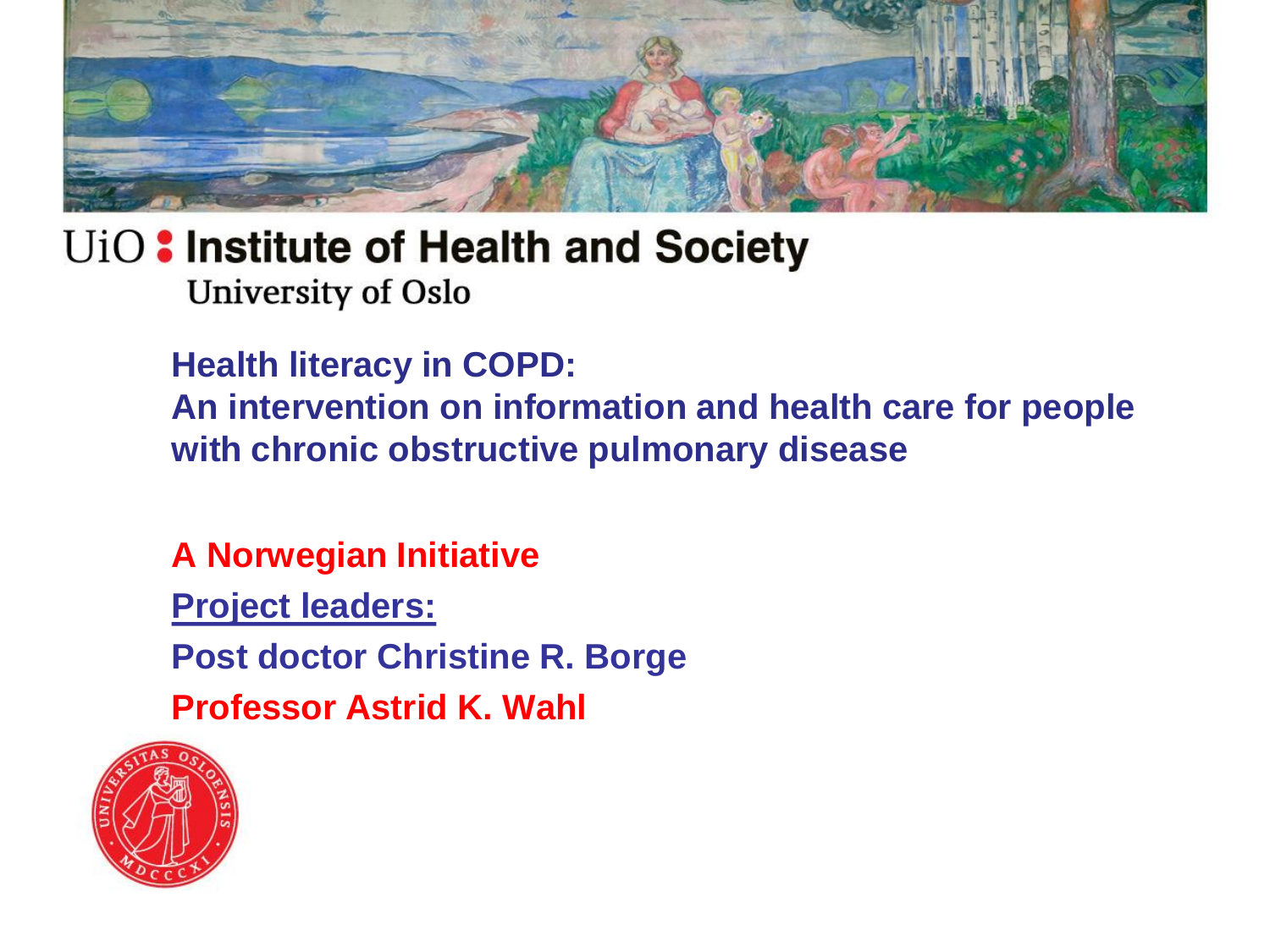#### **Main research group:**

- **Post doctor Christine R. Borge**: University of Oslo and Lovisenberg Diakonale Hospital
- **Professor Astrid K. Wahl**: University of Oslo (health literacy, quality of life, self-management)
- **Post doctor Mare H. Larsen**: University of Oslo (similar project in psoriasis patients. MI expert)

### **Co-research group:**

- **Professor Richard Osborne**: Deakin University, Australia (Health literacy)
- **Professor Eivind Engebretsen**: University of Oslo (knowledge translation and implementation)
- **Associate professor Eline Aas**: University of Oslo (economic evaluation)
- **Professor Frode Gallefoss:** Sørlandet hospital, Norway (pulmonary physician)
- **Professor Bjørn Lau:** University of Oslo (psychologist)
- **Professor emeritus Torbjørn Moum:** University of Oslo (Expertise in statistics)
- **Professor Marit H. Andersen:** University of Oslo and Oslo University Hospital (Similar project in kidney transplantation) 3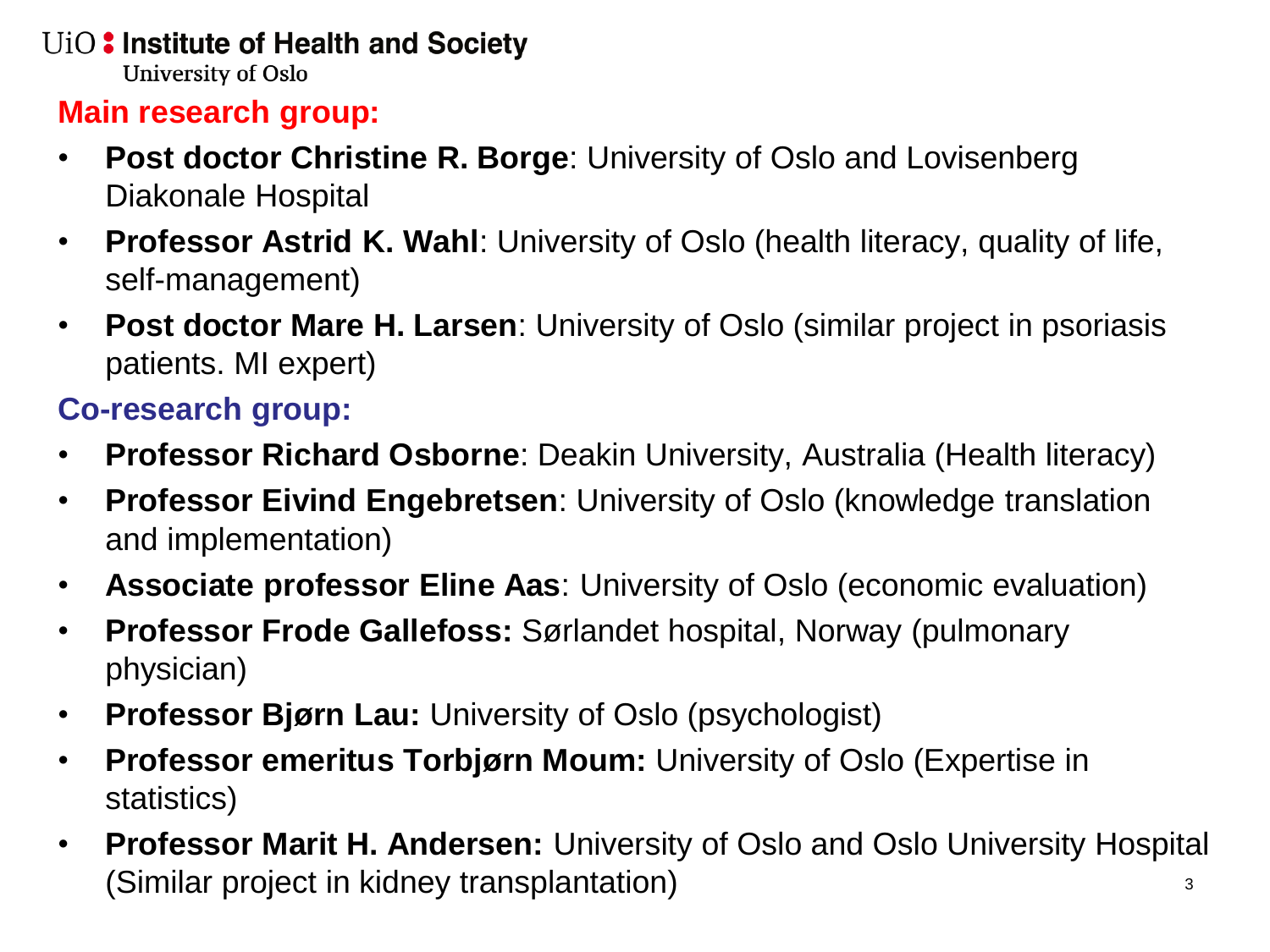# **Lead organizations and partners**

- Lovisenberg Diakonale Hospital
- University of Oslo, the Medical Faculty
- Oslo municipality (Sagene, St. Hanshaugen, Grunerløkka, Gamle Oslo)
- Users of COPD health services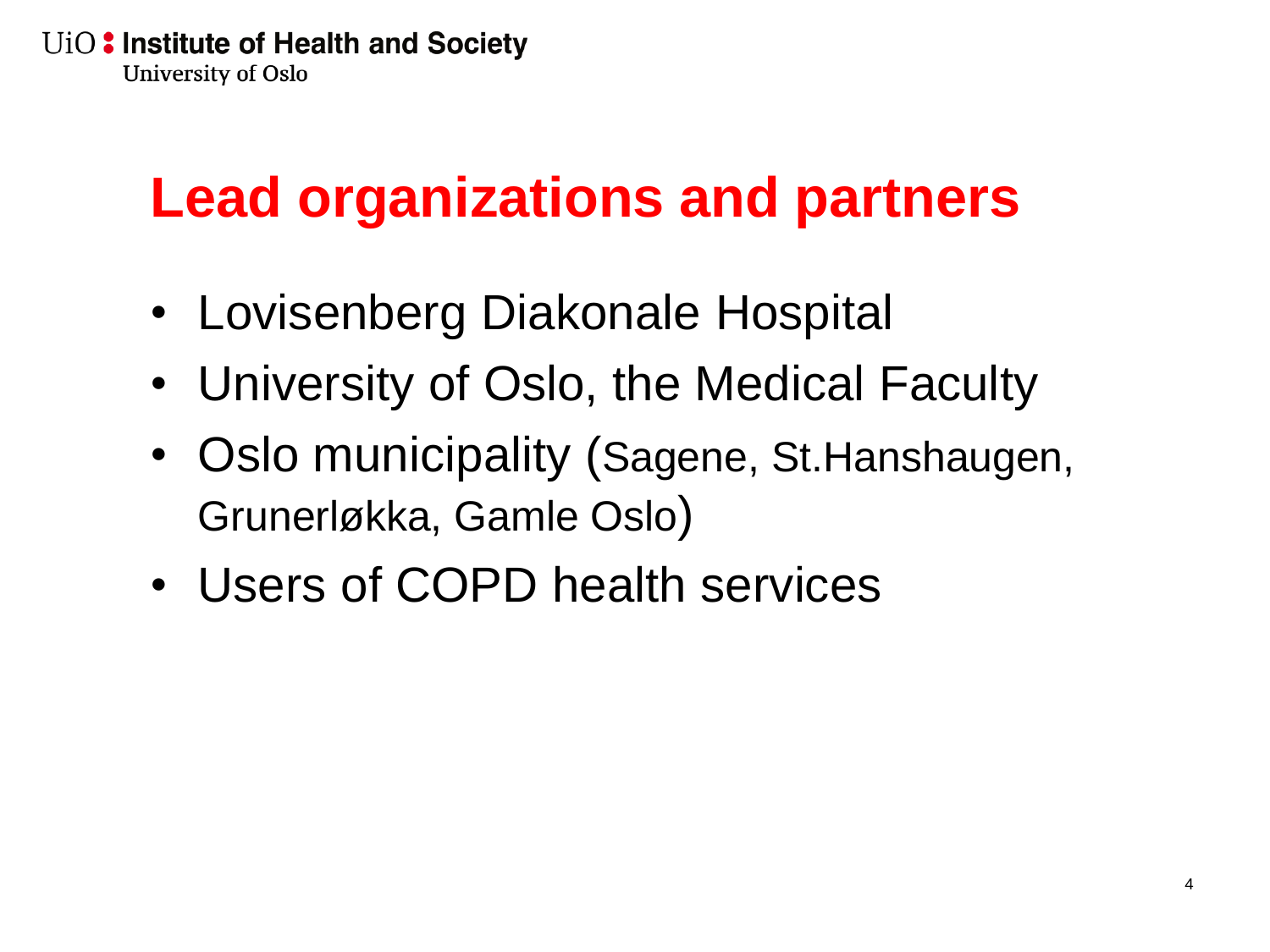# **Funding**

- ExtraStiftelsen / LHL (Lung & Heart association)
- Lovisenberg Diaconal Hospital
- Oslo University
- Oslo municipality
- Collaboration funds from Southern and Eastern Norway Regional Health Authority
- Kirsti Rønning Fund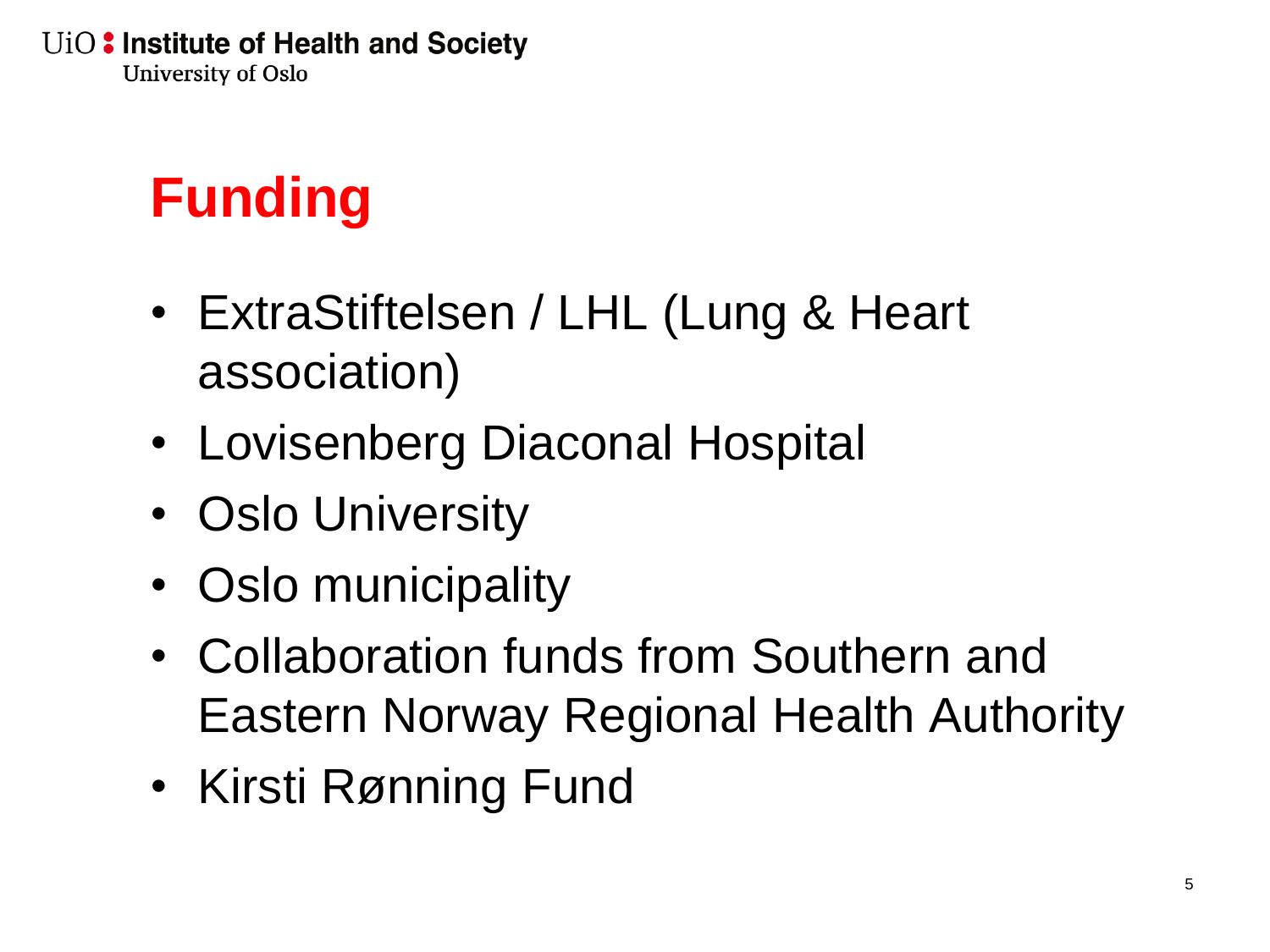## **Chronic Obstructive Pulmonary Disease (COPD)**

- 250-300 000 people live with COPD in Norway -Helsedirektoratet 2012
- There are 65 million with moderate and severe Stage of COPD world wide - WHO 2015
- Prevalence increases Waatevik m.fl. 2013
- 26 % re-admission within 30 days Elixhauser et. Al. 2006
- Breathlessness, cough, sputum, depression, anxiety, difficulties with sleeping, fatigue and pain - GOLD 2017, Borge 2010



Chronic Obstructive Pulmonary Disease (COPD)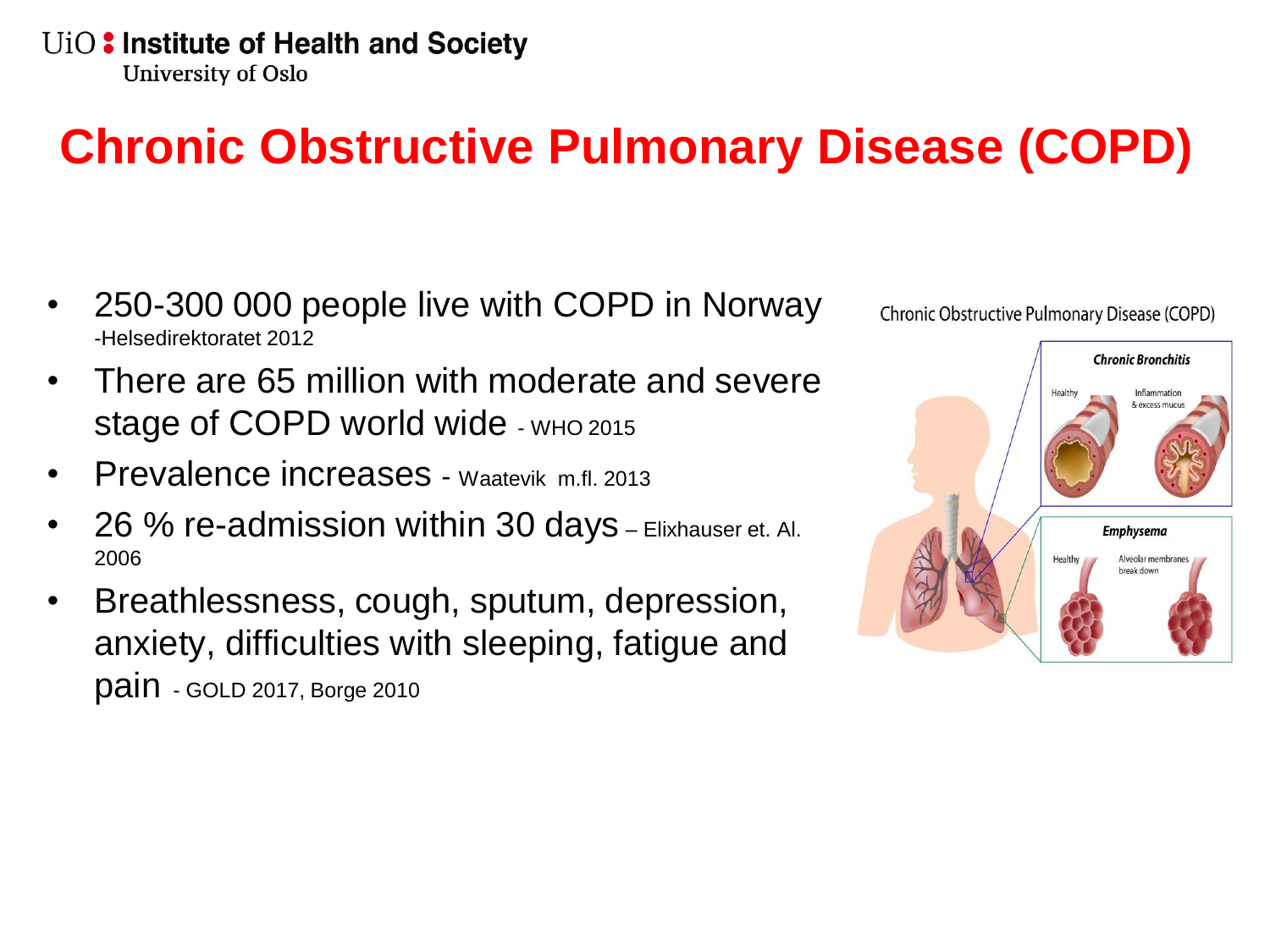# **Study focus;**

- Inspired by the Ophelia framework, the project develops and evaluates a health literacy partnership health promotion intervention (users, hospital, municipalities, university) in the context of Chronic Pulmonary Disease (COPD).
- The intervention is delivered in home context over a period of 6 months after discharge from the hospital due to COPD exacerbation.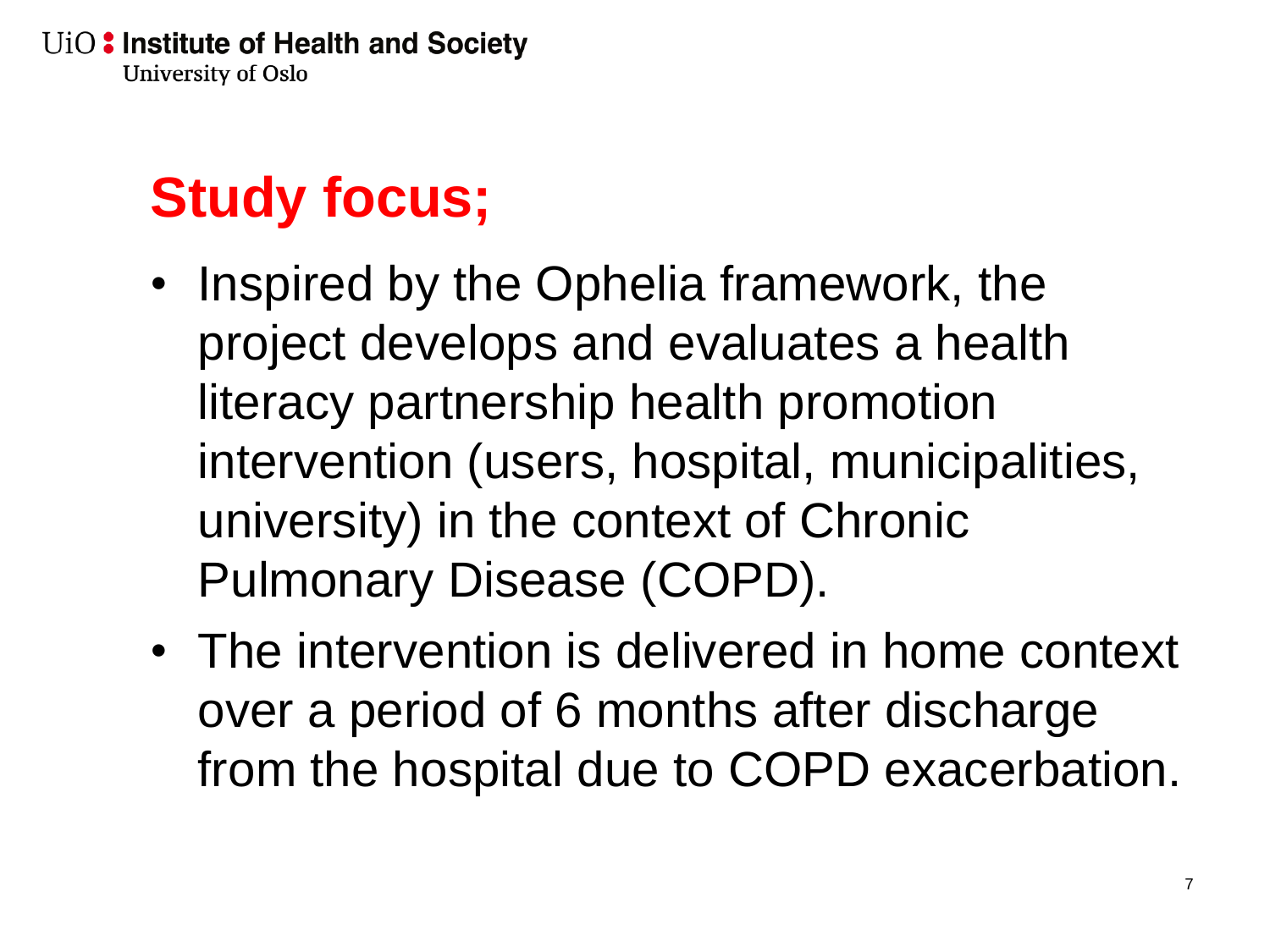# **Study phases;**

- *Phase 1: Identifying health literacy needs* – October 2016 – August 2017
- *Phase 2: Co-designing the intervention* – April 2017 – June 2017
- *Phase 3: Implementing and evaluating the intervention*

– September 2017 – December 2019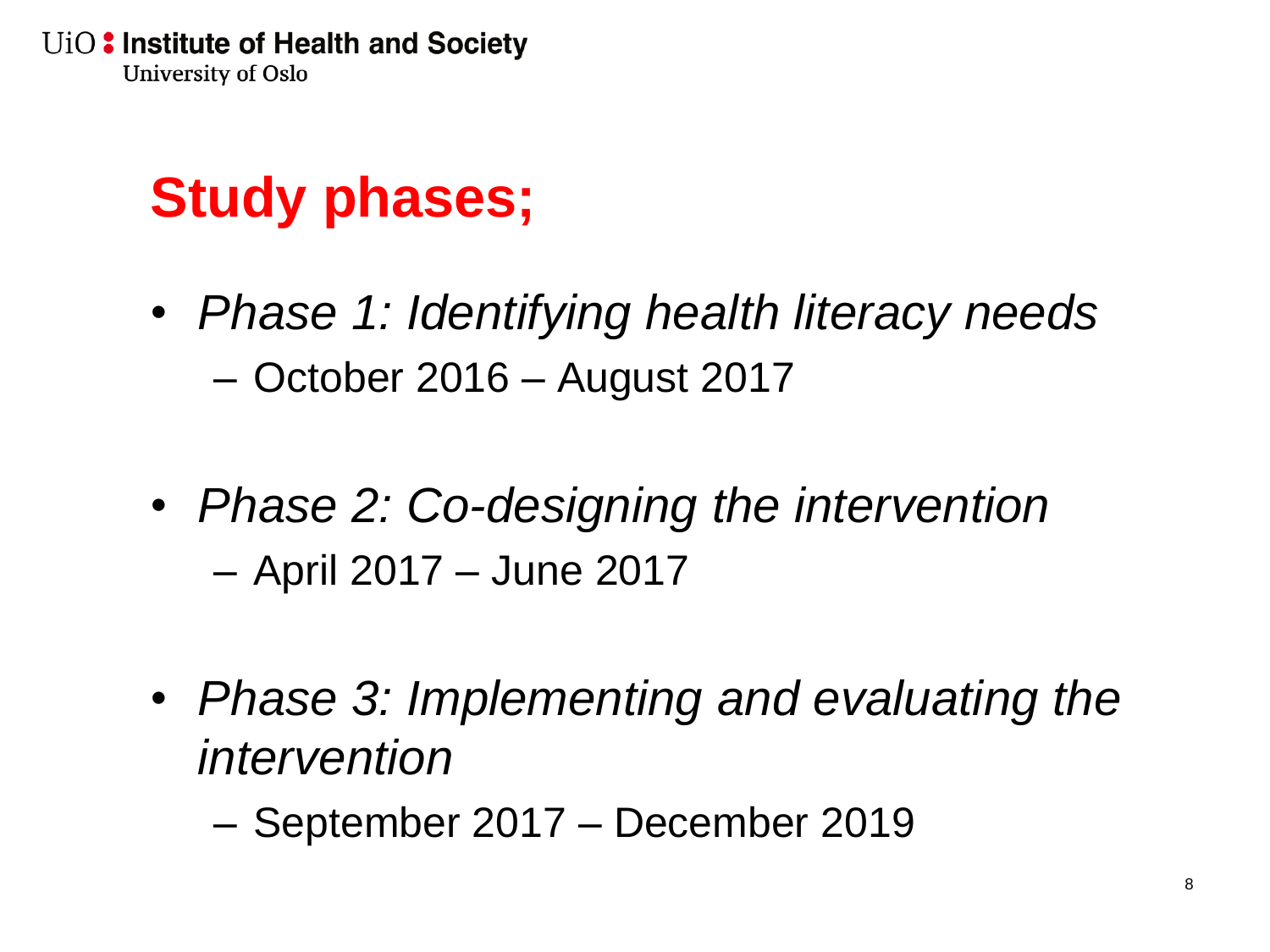## **Phase 1:**

*Needs assessment study of health literacy*

a) Focus groups with health care professionals and patients with COPD

b) Cross sectional study in patients with COPD  $(n=157)$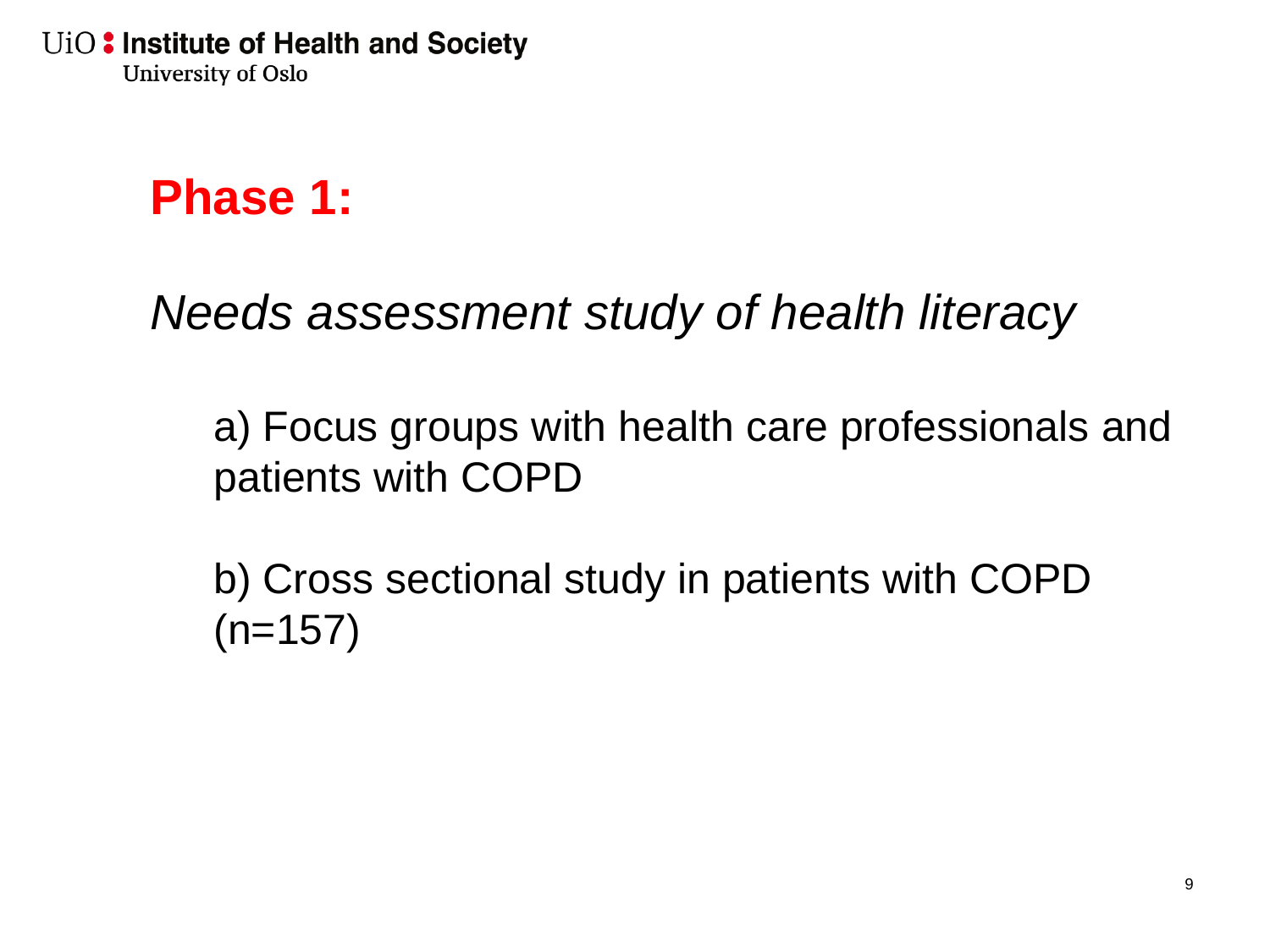## **Focus Groups**



- *Research question: How is health literacy understood and addressed by patients and service providers?*
	- $\triangleright$  Four focus groups with patients
	- $\triangleright$  Two focus groups with multi disciplinary group of health care professionals
	- $\triangleright$  One focus group with physicians and pulmonary physicians

A "short story" on HL in COPD was presented (based on previous research).

**≻An interview guide.**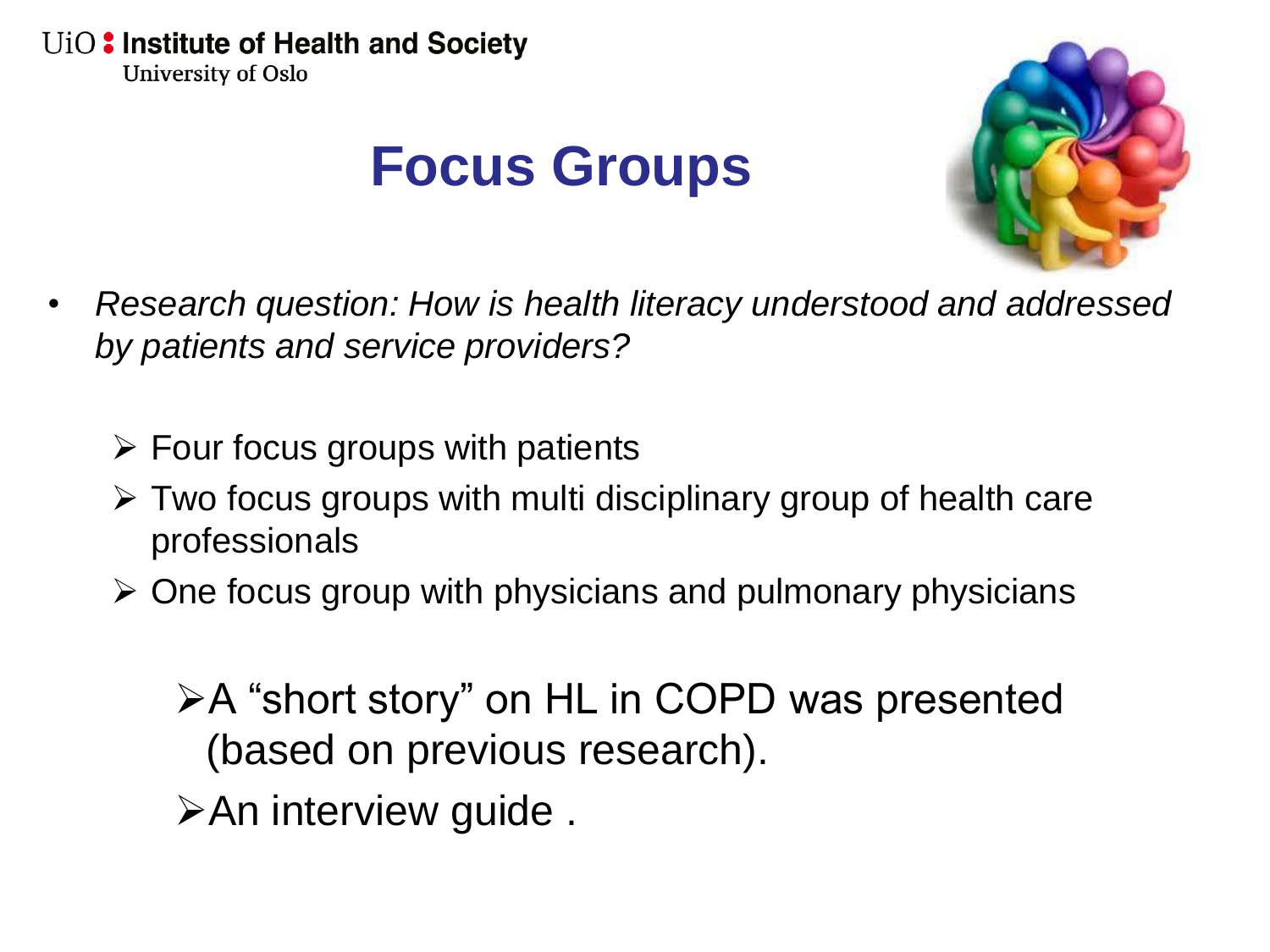### **Results from focus groups**

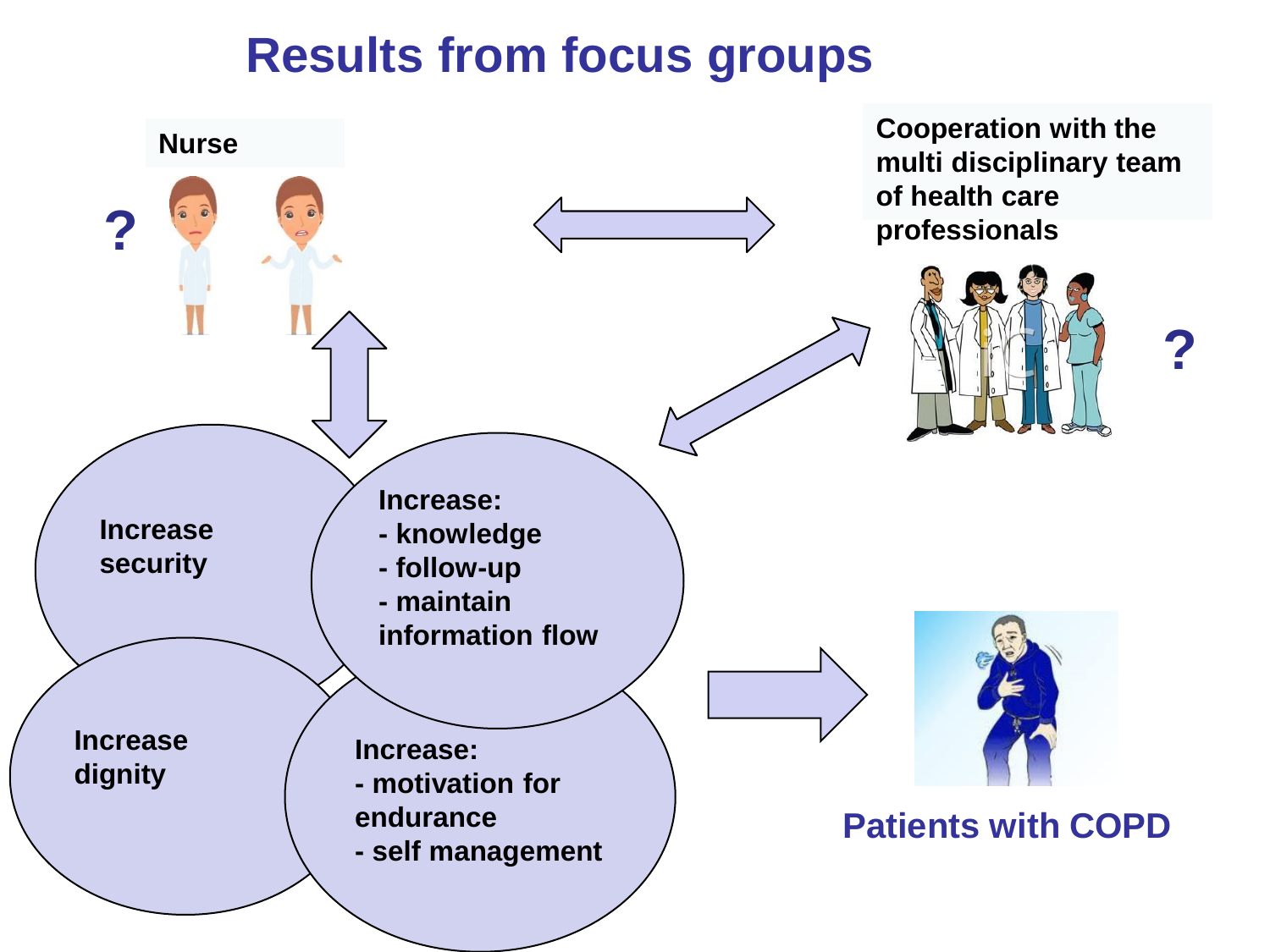## **Cross-sectional study (n=157)**

*Research question: What are the health literacy profiles of the population and which factors are associated with health literacy in people with COPD?*

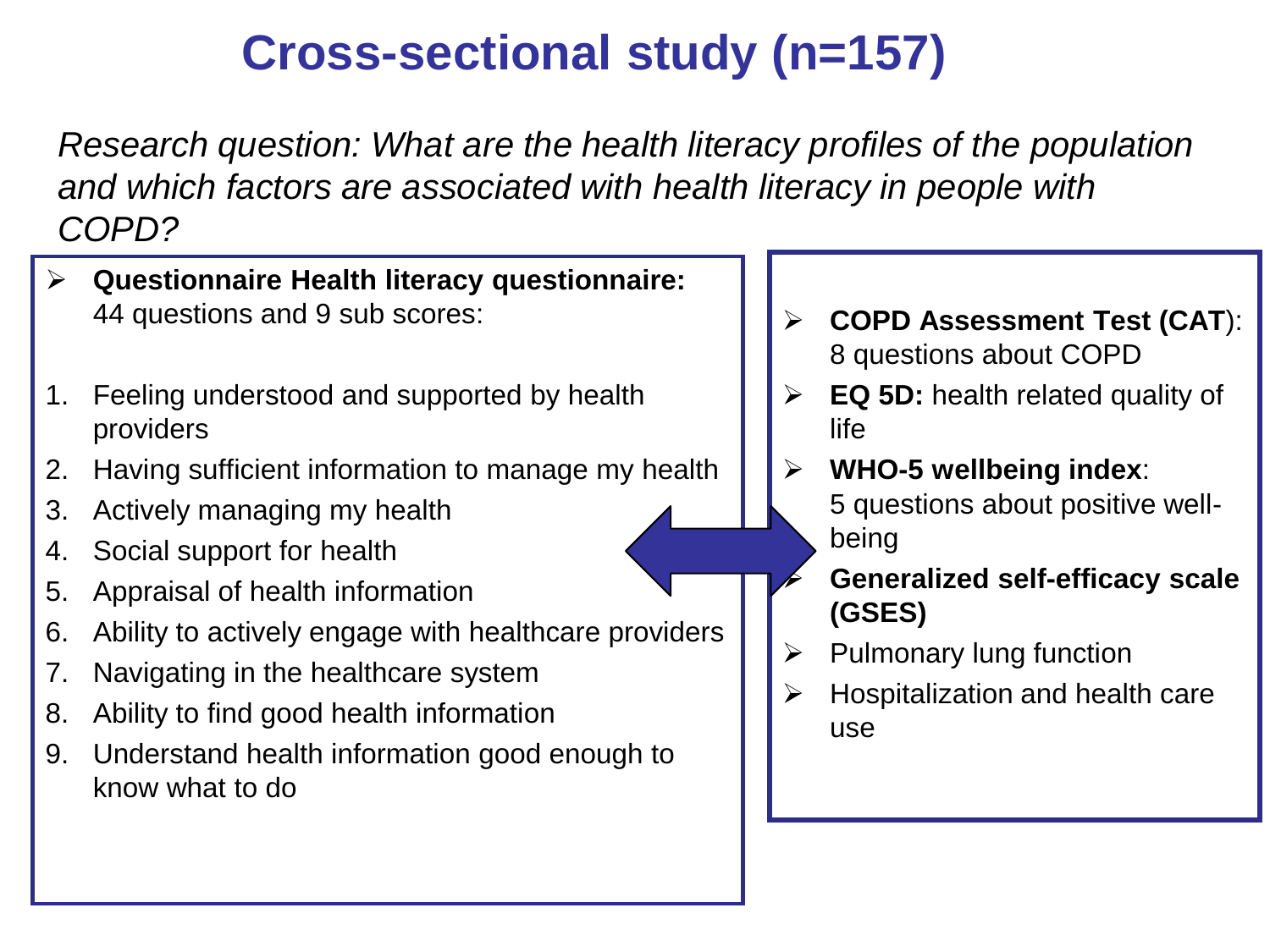University of Oslo

## **Socio- demographic and clinical characteristics**

|                                 | $\%$ |                                                 | Min-     | <b>Mea</b>   | <b>SD</b> |
|---------------------------------|------|-------------------------------------------------|----------|--------------|-----------|
| <b>Male</b>                     | 46.7 |                                                 | max      | $\mathsf{n}$ |           |
| Female                          | 53.3 | Age                                             | 42-91    | 64.4         | 9.7       |
| Living alone                    | 70   | Pulmonary<br>lung function<br>FEV <sub>1%</sub> | 17-100   | 57.4         | 18.9      |
| Not working                     | 84.4 |                                                 |          |              |           |
|                                 | 37.8 | <b>BMI</b>                                      | 16-57    | 26.8         | 7.3       |
| Smoking                         |      | Number of                                       | $1 - 13$ | 5.3          | 2.3       |
| <b>Primary school</b>           | 13.3 | diseases                                        |          |              |           |
| Vocational training school 21.1 |      |                                                 |          |              |           |
| Upper secondary school          | 38.9 |                                                 |          |              |           |
| University < 4 years            | 16.7 |                                                 |          |              |           |
| University > 4 years            | 10   |                                                 |          |              |           |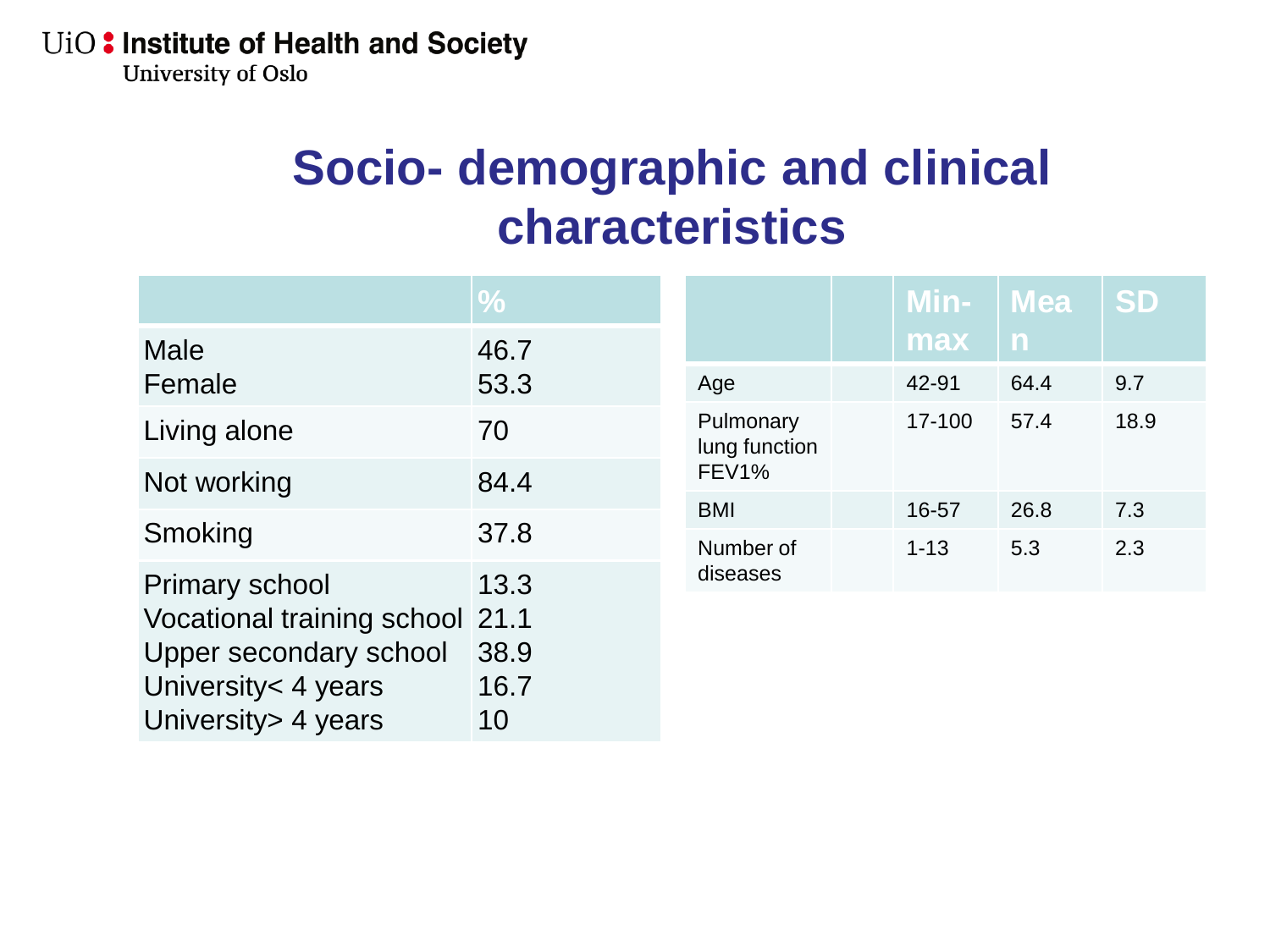**University of Oslo** 

### **Internet / data, use of medication, pulmonary rehabilitation / selfmanagement program: characteristics of the sample**

|                                                                                     | $\%$         |
|-------------------------------------------------------------------------------------|--------------|
| Access to internet and data at home<br>No access to internet and data at home       | 73.3<br>26.7 |
| No use of internet and data at work, at home or other<br>situations                 | 60           |
| Use inhalation medication wrong                                                     | 53.3         |
| Not participated in pulmonary rehabilitation or self-<br>management course for COPD | 60           |
|                                                                                     |              |
|                                                                                     |              |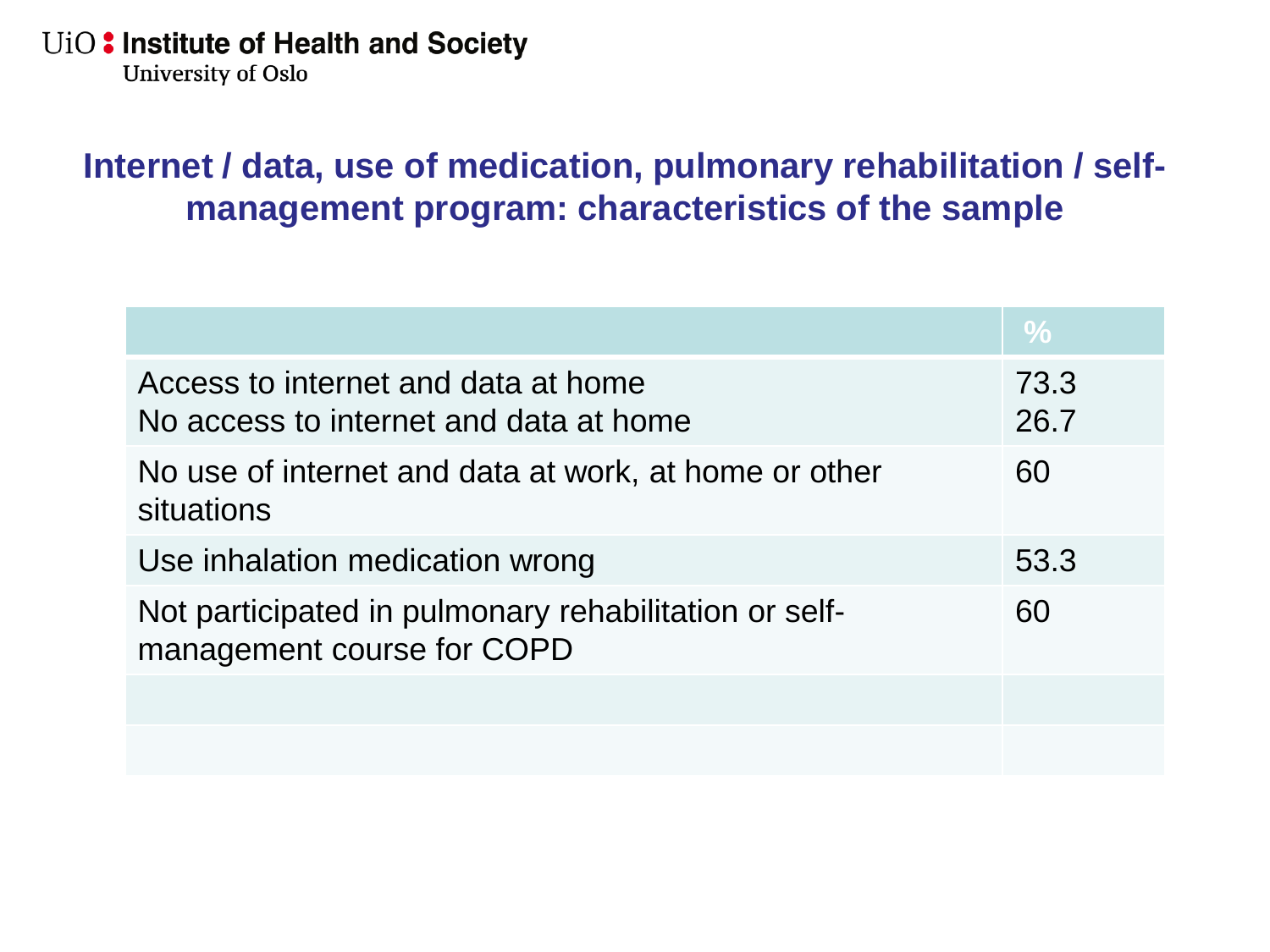### **Questionnaires**

|                                                                                                               | <b>Min-max</b>                                                                                                                                           | <b>Mean</b> | <b>SD</b> |  |  |                                         |  |
|---------------------------------------------------------------------------------------------------------------|----------------------------------------------------------------------------------------------------------------------------------------------------------|-------------|-----------|--|--|-----------------------------------------|--|
| Feeling understood and supported by health<br>providers                                                       | $1 - 4$                                                                                                                                                  | 2.7         | 0,8       |  |  |                                         |  |
| Having sufficient information to manage my health                                                             | $1 - 4$                                                                                                                                                  | 2,6         | 0,7       |  |  |                                         |  |
| Actively managing my health                                                                                   | $1 - A$                                                                                                                                                  | 27          | 0,6       |  |  |                                         |  |
| <b>Health Literacy scores lower than studies</b><br>Social su<br>performed in diabetes and general population |                                                                                                                                                          |             |           |  |  |                                         |  |
| Appraisa<br>studies in Australia.<br>Ability to<br>The ability to use technical health information            |                                                                                                                                                          |             |           |  |  |                                         |  |
|                                                                                                               |                                                                                                                                                          |             |           |  |  | <b>Navigatir</b><br>systems is limited. |  |
| Ability to •                                                                                                  | Well-being score is on the verge of depression.<br><b>COPD assessment test is high and provides</b><br>information on several limitations in daily life. |             |           |  |  |                                         |  |
| <b>Understa</b><br>what to c                                                                                  |                                                                                                                                                          |             |           |  |  |                                         |  |
| Ability to                                                                                                    |                                                                                                                                                          |             | 0,8       |  |  |                                         |  |
| Well-being                                                                                                    | $0 - 100$                                                                                                                                                | 53,6        | 23,8      |  |  |                                         |  |
| Self-efficacy scale                                                                                           | $1,2 - 4$                                                                                                                                                | 3           | 0,4       |  |  |                                         |  |
| 27,5<br>COPD assessment test (CAT)<br>$9 - 48$                                                                |                                                                                                                                                          |             | 9,2       |  |  |                                         |  |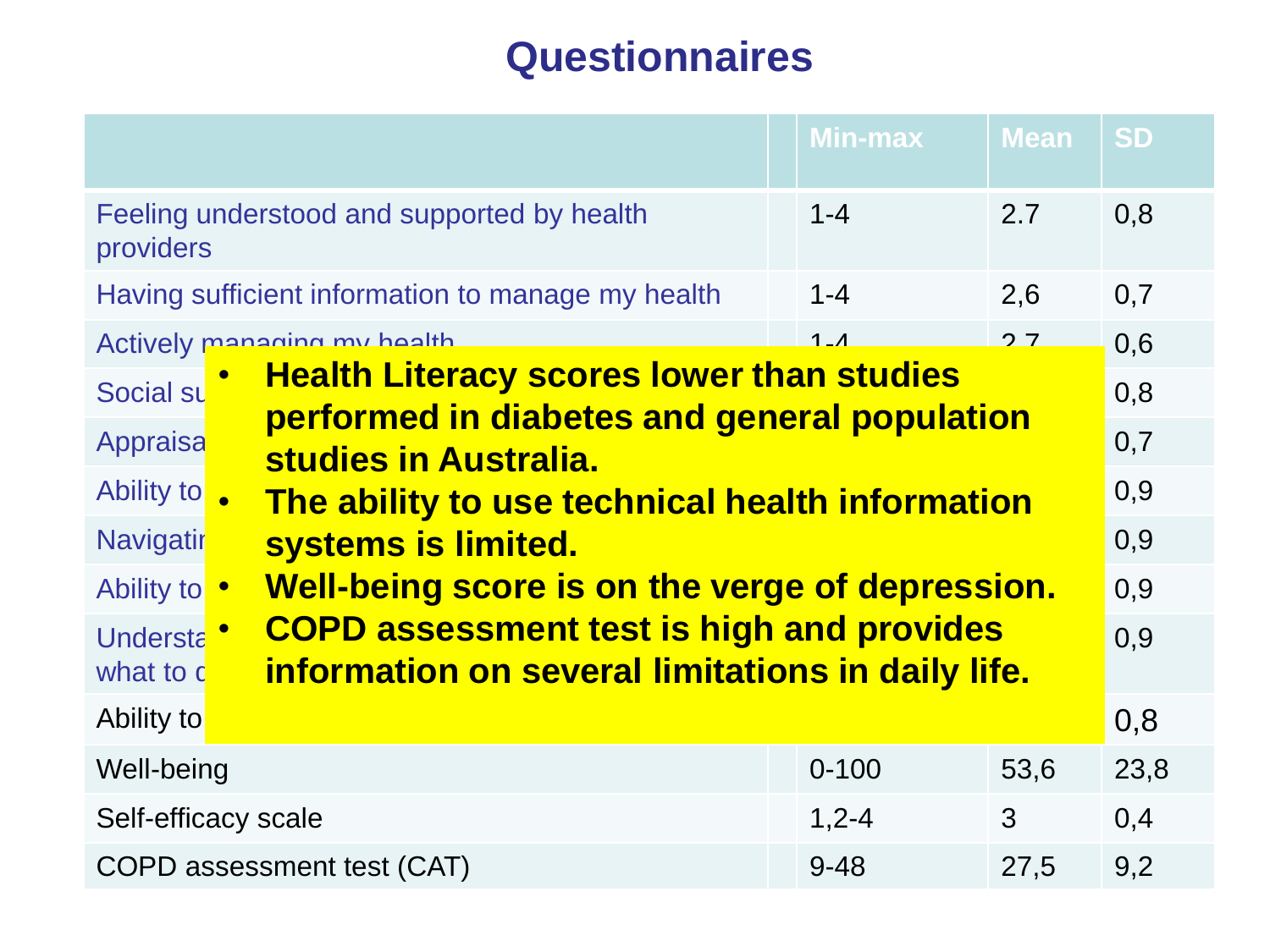**University of Oslo** 

#### **Persons with COPD:**

- Live alone
- Low BMI
- Low well-being
- More COPD problems
- **Smokes**
- Low self-efficacy
- More diseases
- Used their medication wrong
- Low education
- No use of e-health
- No internet and data
- More re-admissions

# **Lower score on the HLQ domains**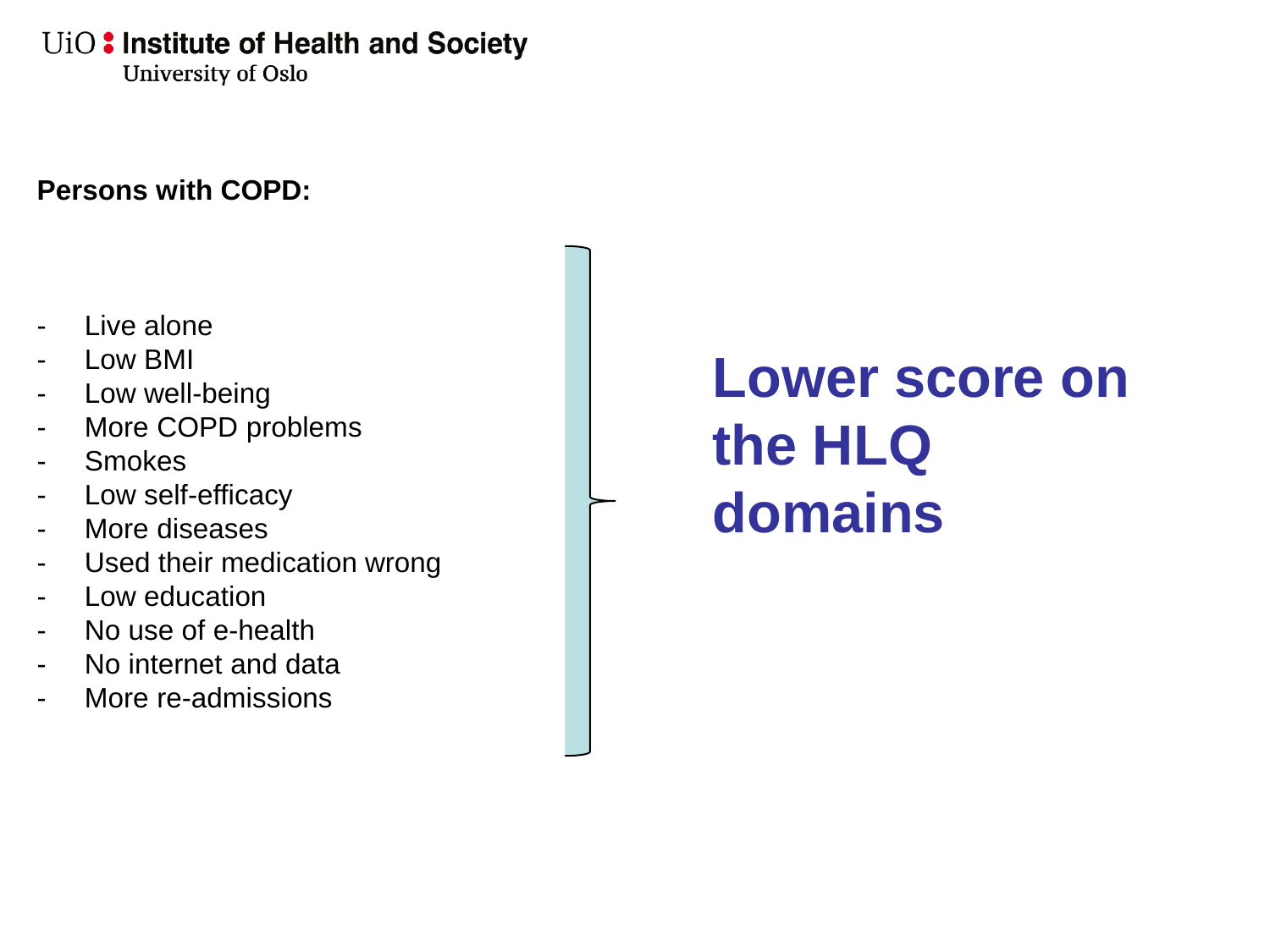## **Phase 2;**

*In phase 2, results from phase 1 were discussed and a health literacy intervention was co-designed through:*

### • **Five group meetings**

- $\triangleright$  community health care service
- $\triangleright$  specialist health care service
- users with COPD
- **E** Researchers

### • **Two steering committee meetings**

 Leaders from community health care service and specialist health care service and University of Oslo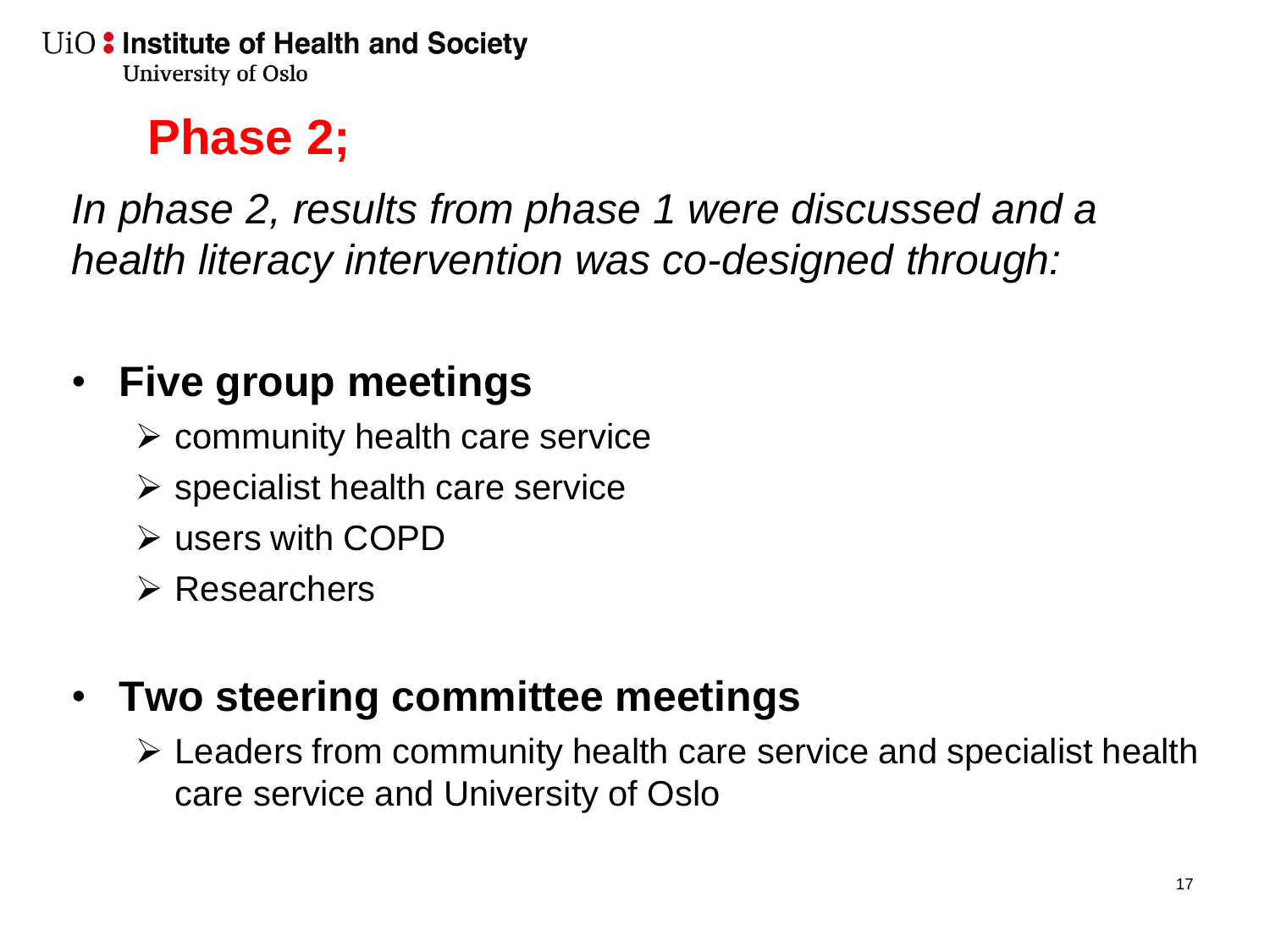University of Oslo

**Example: increase knowledge, follow-up and maintain information flow**

### **The group decide on:**

- Problem
- Goal
- **Measures**
- How to do it

### The basis for discussions in group meetings:

a) Summary of the focus groups with regard to this domain:

*e.g: People with COPD and HPCs find that information and follow-up with regard to the disease is provided. But time, resources and knowledge of health personnel are a bottleneck. The patients express the need for more information and follow-up while not knowing what they need.*

b) Statements from the focus groups.

c) Results from the cross-sectional survey.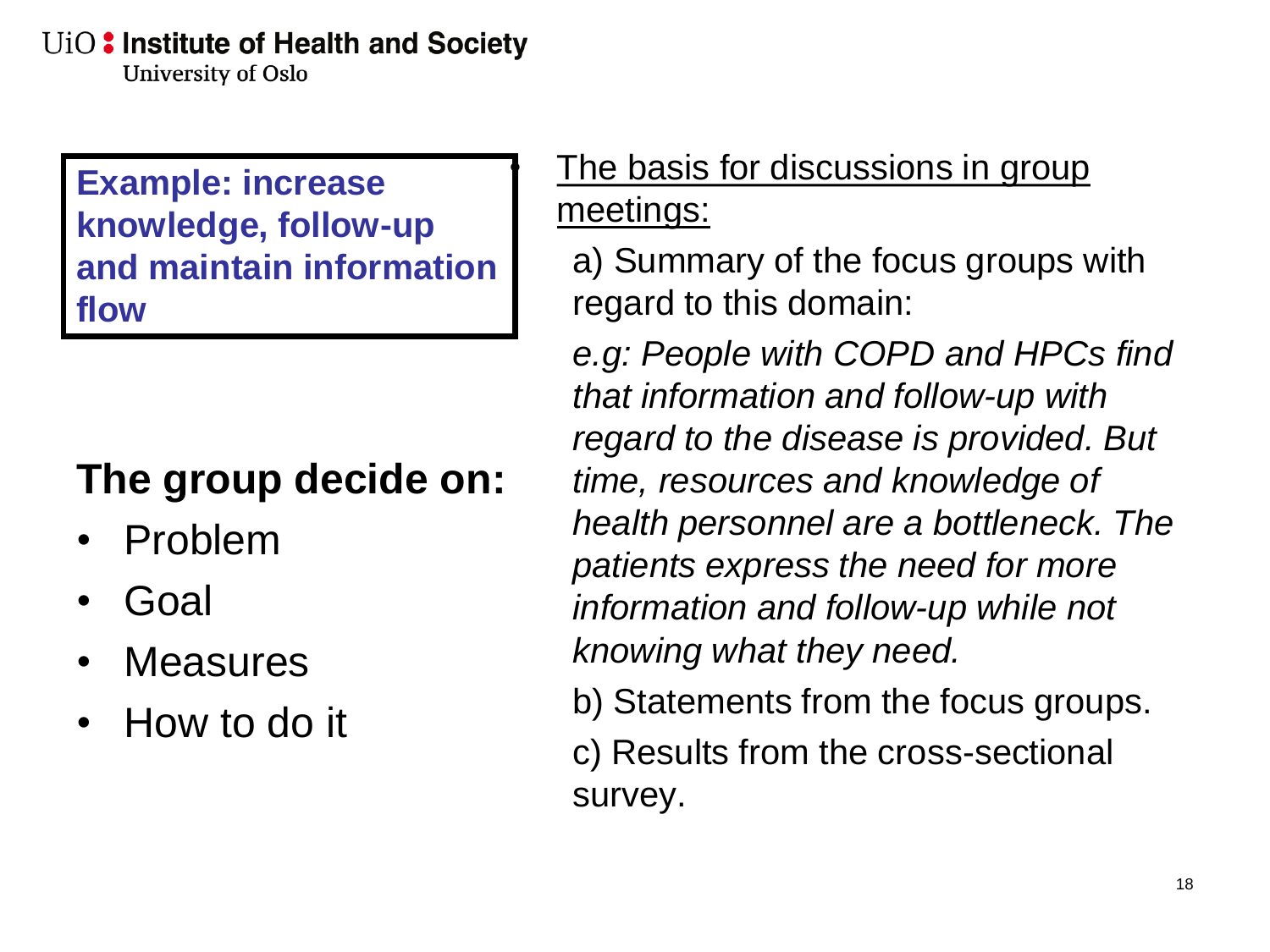## The intervention

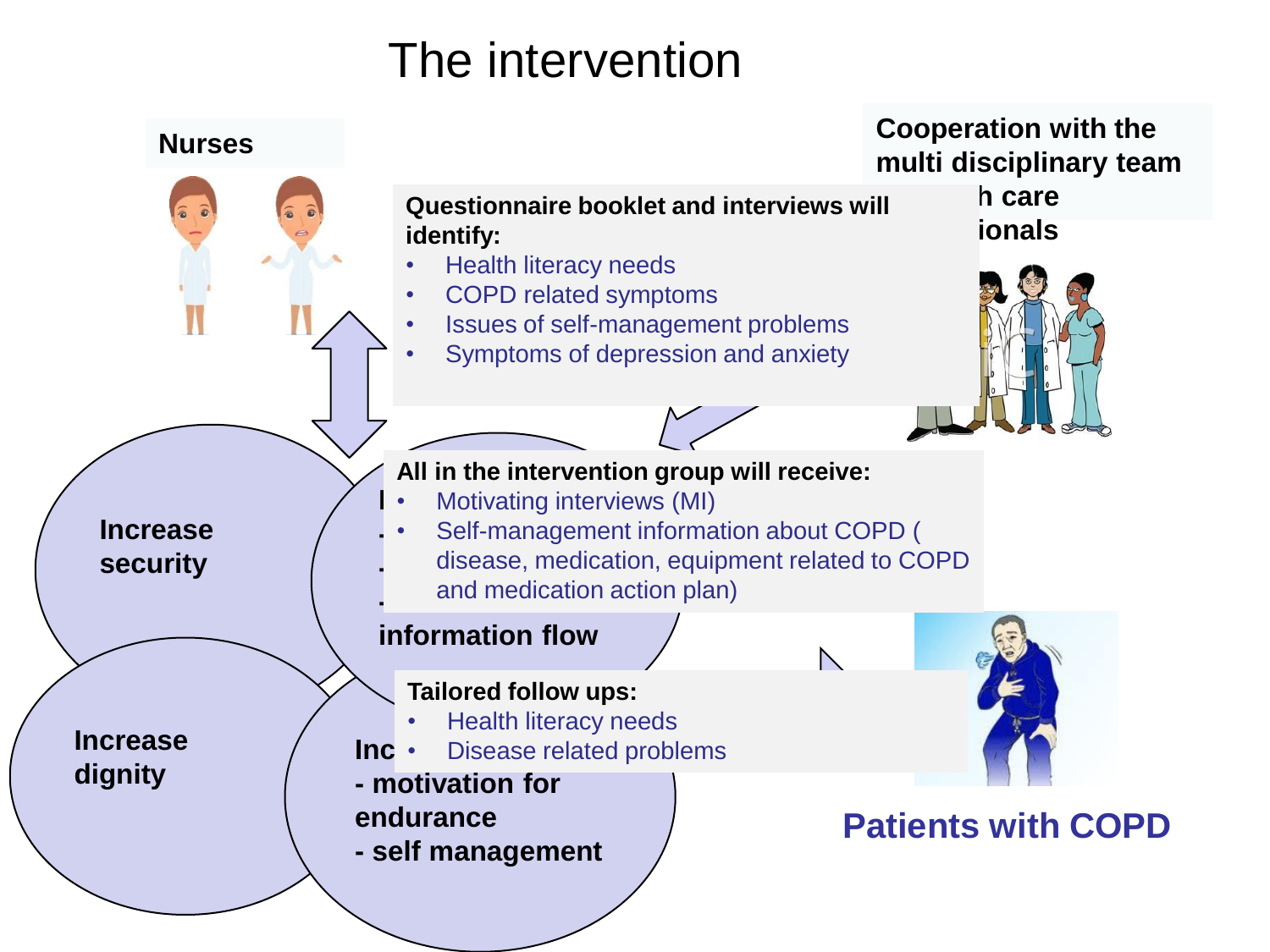**University of Oslo** 

#### Individual tasks/actions that the individual patients can choose among

Welfare technology

Smoking cessation

COPD self-management course in groups at the hospital

Nutritional advice

Physical training groups

Healthy life center

Visitation service

The office of applications in the home care service:

- Nursing service
- Physiotherapist
- Occupational therapist
- Psychiatric nursing service
- Nutritional assistance
- Everyday rehabilitation Home cleaning
- Shopping
- Day center

Information on how to navigate the health care service Information booklets on COPD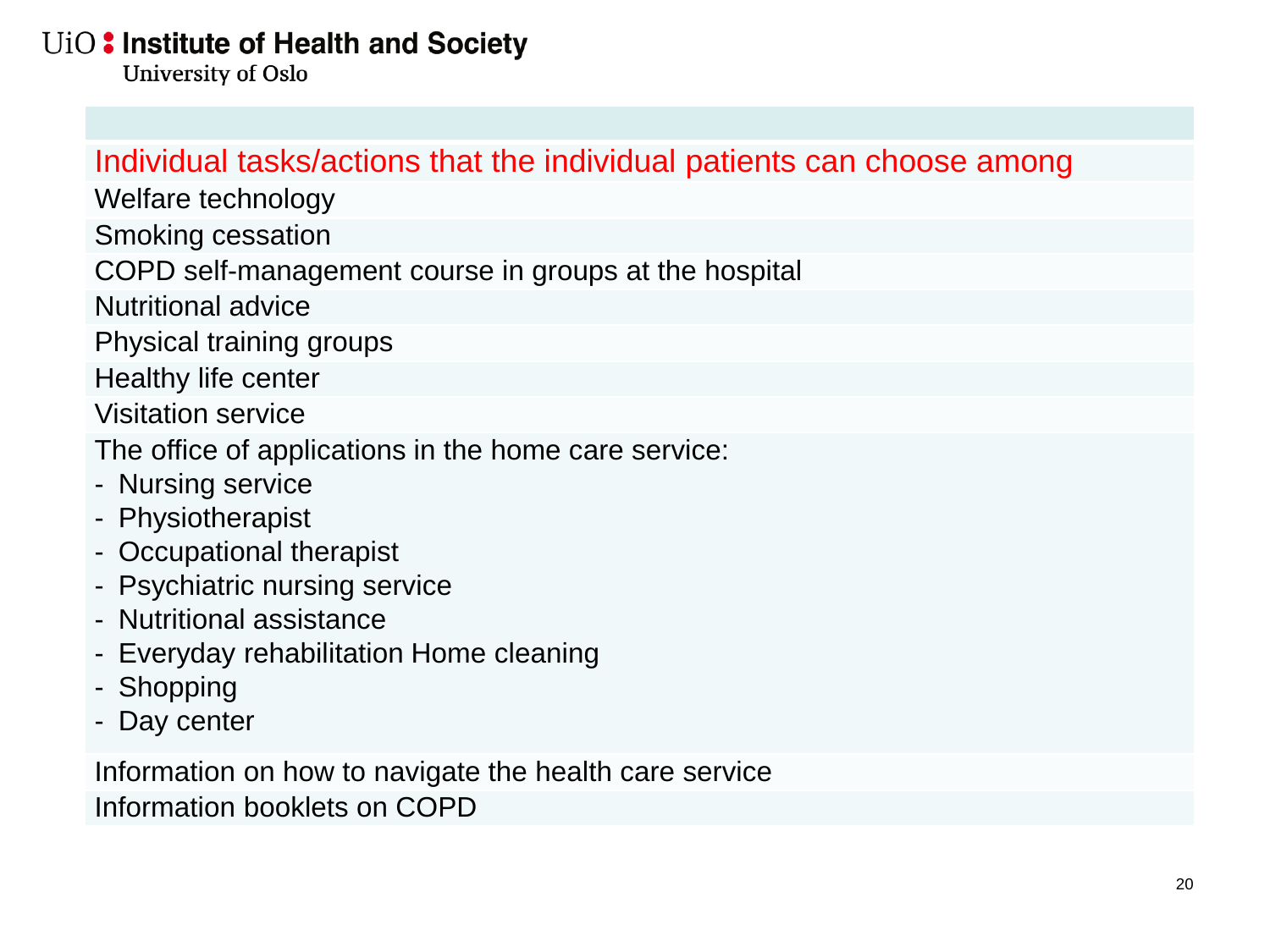## **Phase 3;**

Evaluate possible effects of the "health literacy intervention" after hospitalization on:

 $\triangleright$  hospital re-admission,

- $\triangleright$  health literacy,
- $\triangleright$  self-management,
- $\triangleright$  quality of life and costs

in people with COPD compared to usual care.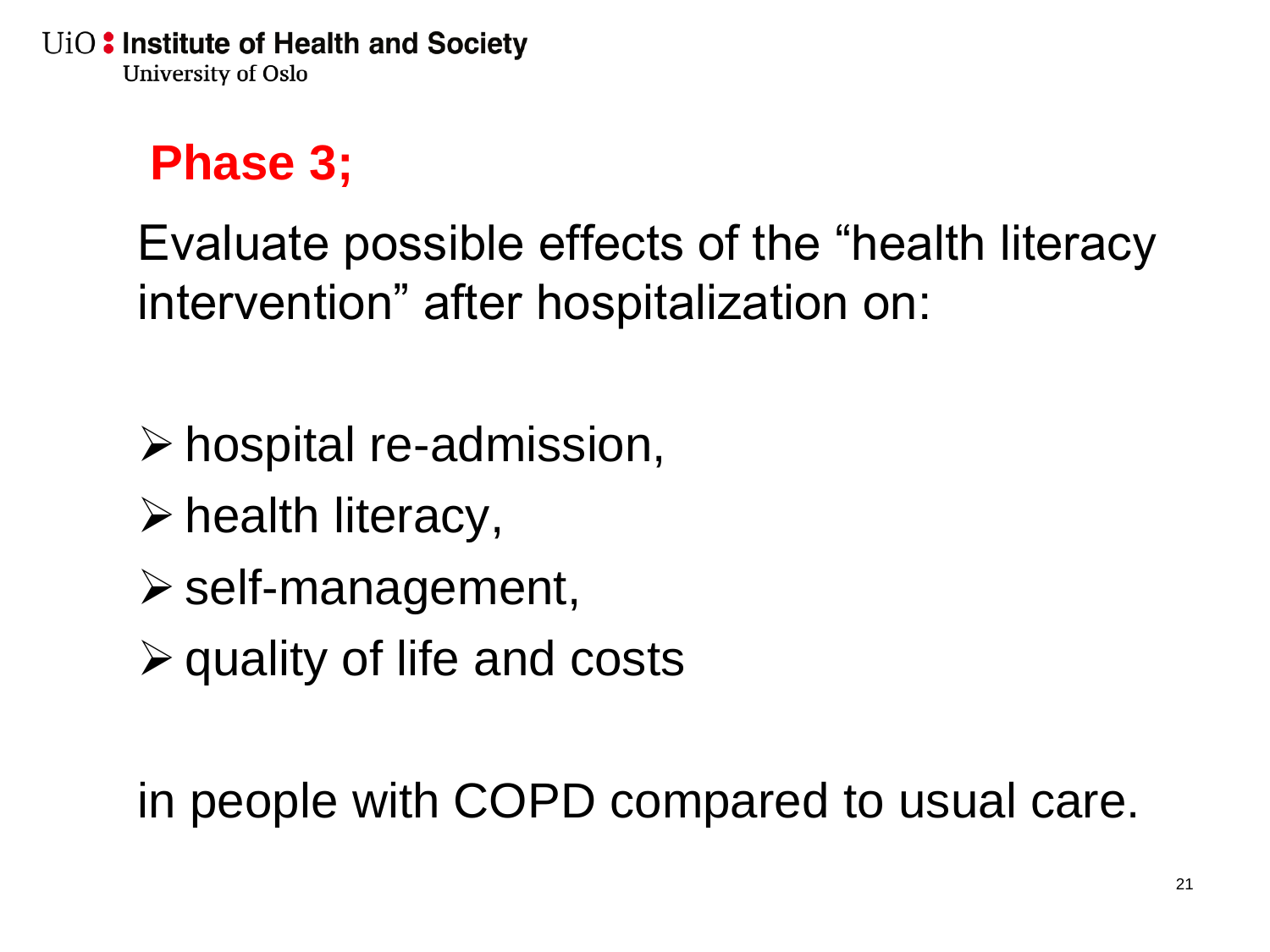**University of Oslo** 

#### **Design:**

*An intervention on information and health care for people with chronic obstructive pulmonary disease*

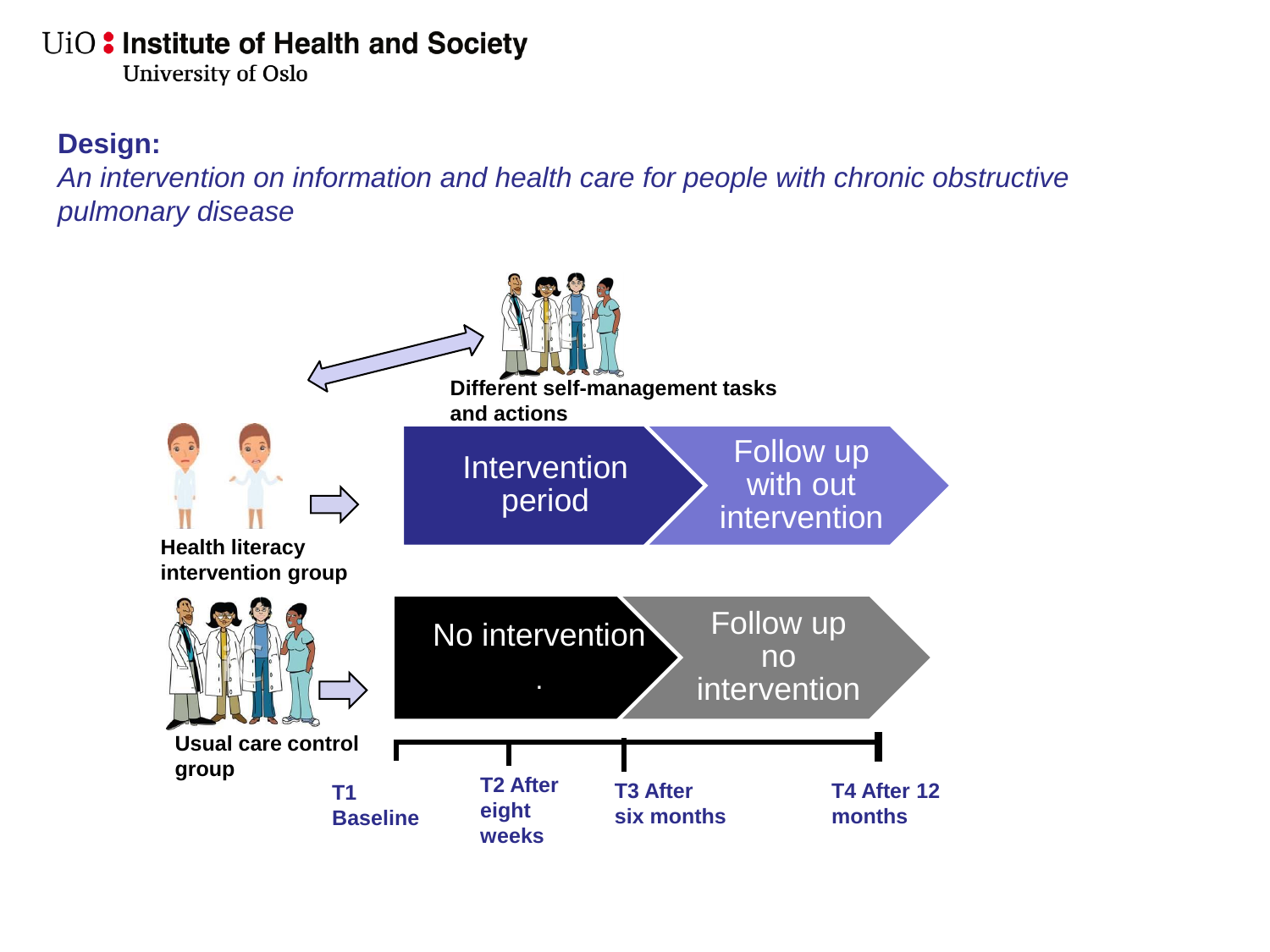# **Status January 2019;**

- The implementation of the RCT is presently ongoing and the inclusion of patients is expected to end in December (n=80 of 200).
- If the intervention leads to positive clinical effects and is cost-effective we hope that the intervention is expanded to ordinary practice.